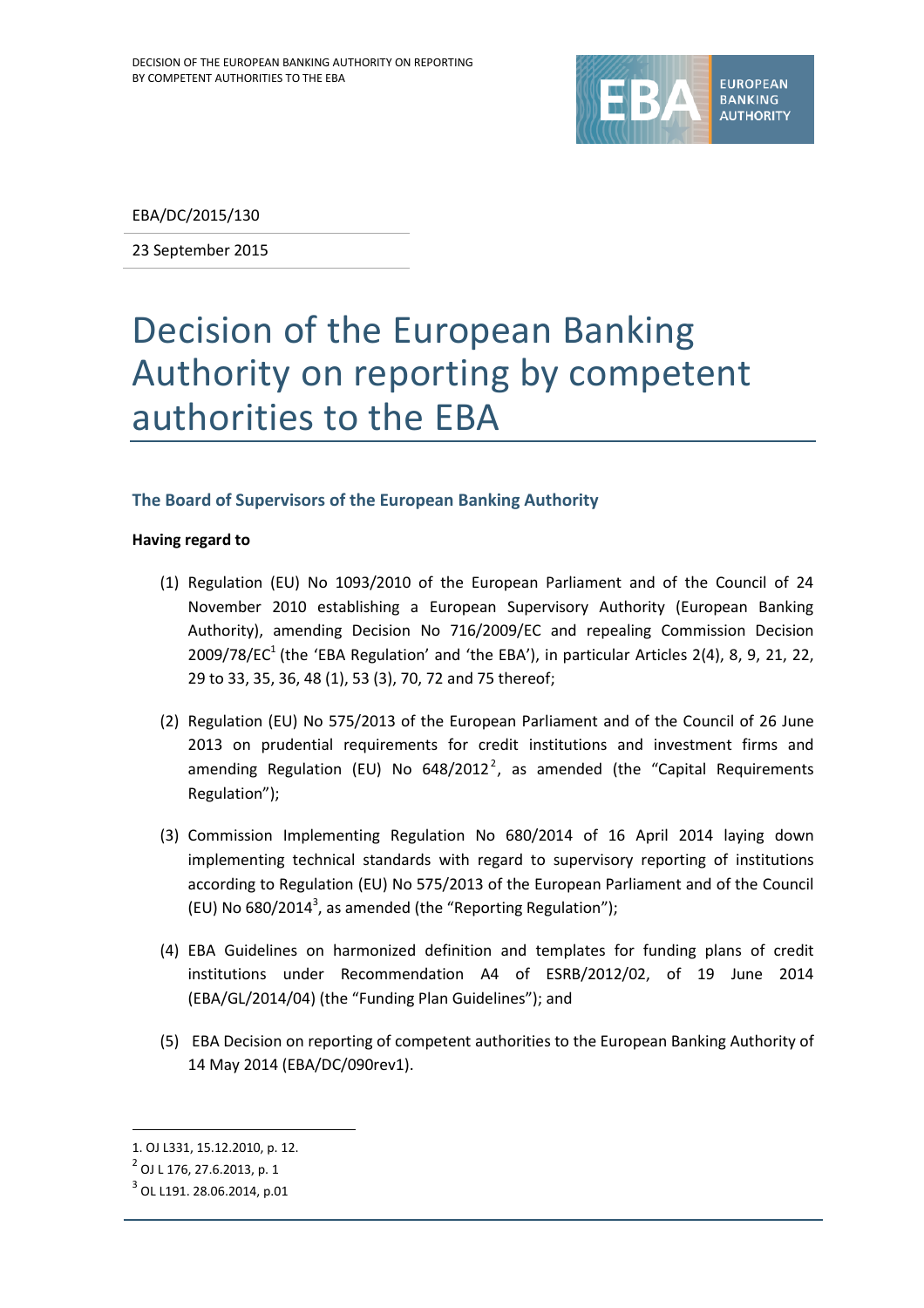

#### **Whereas:**

- (1) The EBA has, among others, as main tasks to "monitor and assess market developments in the area of its competence", to "contribute to the development of a common supervisory culture" and "perform a general coordination function" also by means of "facilitating the exchange of information between competent authorities", to "duly consider systemic risk", "assess the existence of emergency situations" and take proper action, to "undertake economic analyses", "conduct publications and update regularly information relating to the field of its activities", to "cooperate closely with the ESRB" in particular with regard to "the implementation of its warnings and recommendations".
- (2) For the performance of its tasks, the EBA shall "collect the necessary information concerning financial institutions as provided for in Article 35 of the EBA Regulation".

## **Has decided as follows:**

#### **Article 1 – Data to be reported**

- 1. Competent authorities, referred to in Article 4 (2) of the EBA Regulation, shall submit to the EBA in accordance with the provisions set out in this Decision:
- (a) supervisory and financial reporting data, which the competent authorities receive from institutions in accordance with the relevant provisions of the Reporting Regulation; and
- (b) data on funding plans received from institutions in compliance with the Funding Plan Guidelines.
- 2. Notwithstanding paragraph 1 (a), competent authorities shall not be obliged to submit financial reporting data for institutions which are not subject to that kind of reporting in accordance with Article 99 of the Capital Requirements Regulation.
- 3. The data referred to in paragraph 1 shall be reported at the highest level of consolidation in a Member State.

## **Article 2 – Institutions covered**

- 1. Competent authorities shall submit data referred to in Article 1 for institutions which fulfil at least one of the following criteria:
- (a) the institution is one of the three largest institutions measured by total assets in the Member State where it is established, including banking groups on highest level of consolidation and subsidiaries of foreign banking groups;
- (b) the institution's total value of assets exceeds EUR 30 billion Euros both for institutions that represent the highest consolidation level of any given banking group and for non-EEA banking group subsidiaries;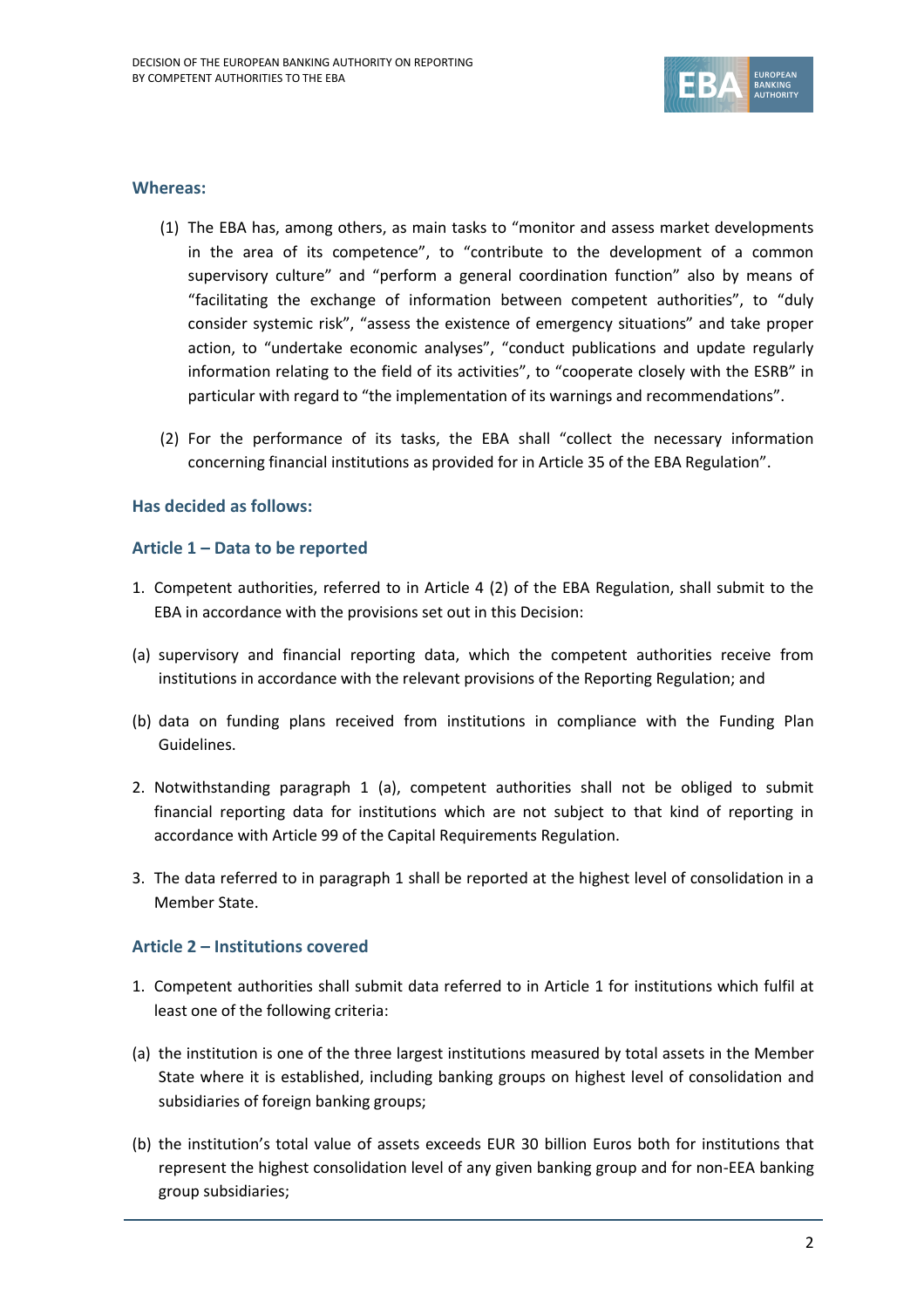

- (c) the ratio of the institution's 4 years average total assets over the 4 years average GDP of the Member State of its establishment exceeds 20%both for institutions that represent the highest consolidation level of any given banking group and for non-EEA banking group subsidiaries.
- 2. Competent authorities shall annually assess which institutions under their supervisory remit fulfil the criteria referred to in paragraph 1. The assessment shall be made on the basis of the year-end institution's data.
- 4. For institutions that fulfil the criteria of paragraph 1 pursuant to their annual assessment, competent authorities shall commence the data submission immediately from the first relevant interval (month or quarter) of the following year. All submissions of the first relevant interval shall be made at the latest when the quarterly data for the first quarter is submitted.
- 5. Competent authorities shall stop the data submission for an institution that does not satisfy, pursuant to its annual assessment, any of the criteria referred to in paragraph 1 for a third consecutive year.
- 6. The EBA shall publish on its website the list of reported institutions.

# **Article 3- Date of submission**

- 1. Competent authorities shall submit to the EBA the data referred to in Article 1 (1) (a)within 10 business days from the reporting remittance dates referred to in the relevant provisions of the Reporting Regulation for each data item.
- 2. Competent authorities shall submit to the EBA the data referred to in Article 1 (1) (b) in accordance with paragraphs 5, 6 and 8 of the EBA Funding Plans Guidelines.
- 3. Competent authorities shall endeavor to submit any required revision of data, at the latest within another five (5) business days from the dates of submission set out in the previous paragraphs. Any further revision required shall be submitted by the competent authorities to the EBA without undue delay.
- 4. Competent authorities shall indicate to the EBA national holidays impacting the submission dates and the EBA shall issue annually a calendar including submission dates for the competent authorities.

## **Article 4 - Quality of data**

1. With the submission of the relevant data to the EBA, competent authorities warrant the data has undergone rigorous internal controls and quality checks. Where competent authorities cannot warrant this for a particular set of the data submitted, competent authorities shall draw the EBA's attention thereto.